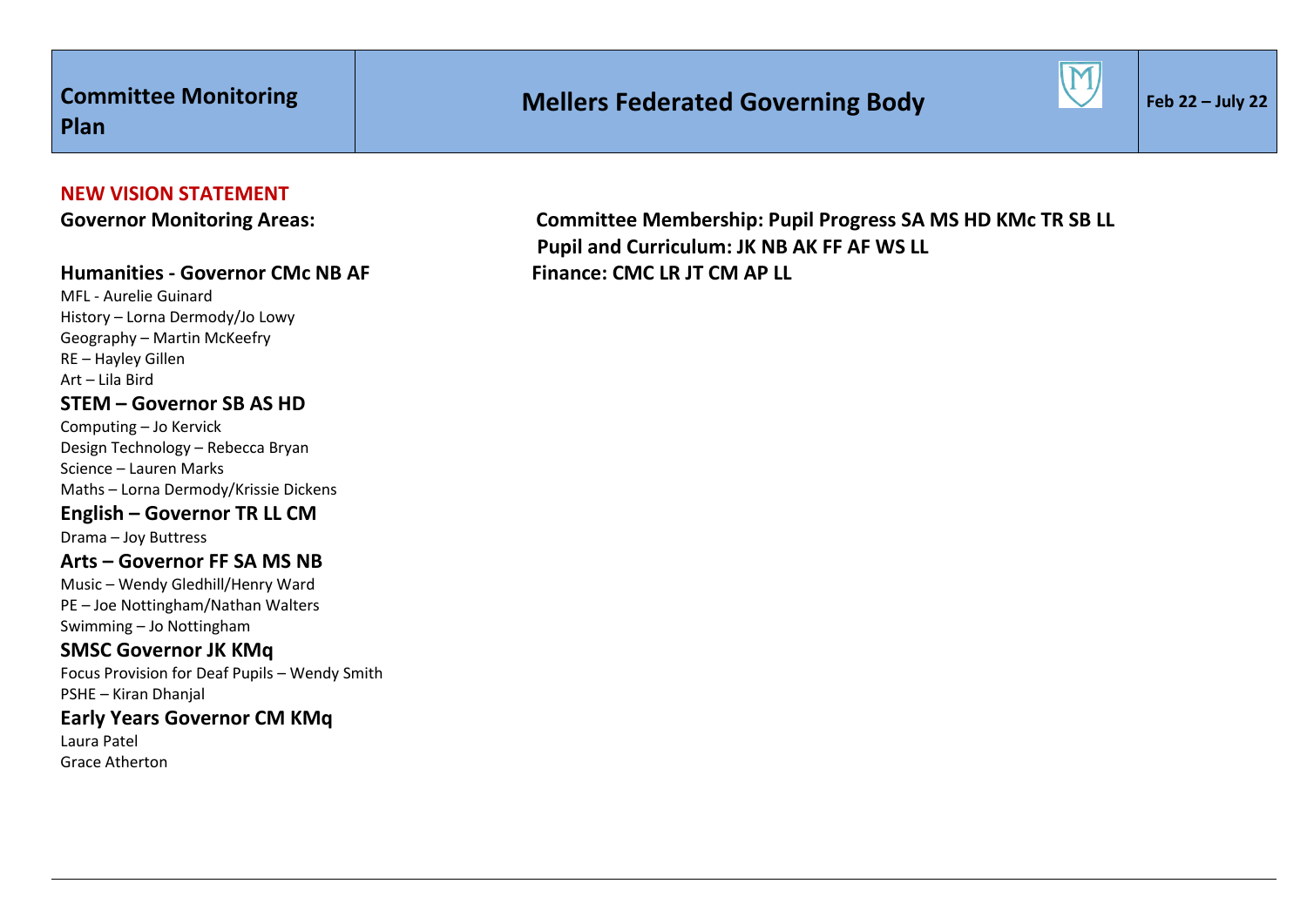**Safeguarding Governor – Femi Folorunso Kayleigh McQuade SEND – Carol McCrone Health and Safety – Lesley Lyon Governor Monitoring Weeks** Autumn – 22 – 26 November 2021 Spring  $-7 - 11$  February 2022 Summer – 23 – 27 May 2022

# **Curriculum Monitoring**

Over the next three years the main focus for the Governors will be the monitoring of the curriculum. To this end we have assigned each Governor to a subject group and they will carry out the monitoring activities with the subject lead on a termly basis in Governor Monitoring Week and report back to the committee to which they are attached.

Priority Areas for 21/22 include:

- 1. Curriculum Development and Quality First Teaching including writing, spelling, oracy, creativity and performing arts
- 2. Implement and align the focus provision for deaf pupils into Mellers' curriculum and catch up
- 3. Ensure wellbeing is prioritised continuing and developing the model of staff supervision

The activity will be a meeting with the subject lead and could include work scrutiny, classroom visits and pupil feedback. The three visits will be based on the following areas:

# Autumn Term

The aim of this meeting is to build a relationship with the subject lead. It should be a 'finding out' meeting covering what is taught, how it is taught and what the aims/objectives are.

Spring Term Gathering evidence Summer Term Review/analysis and next steps